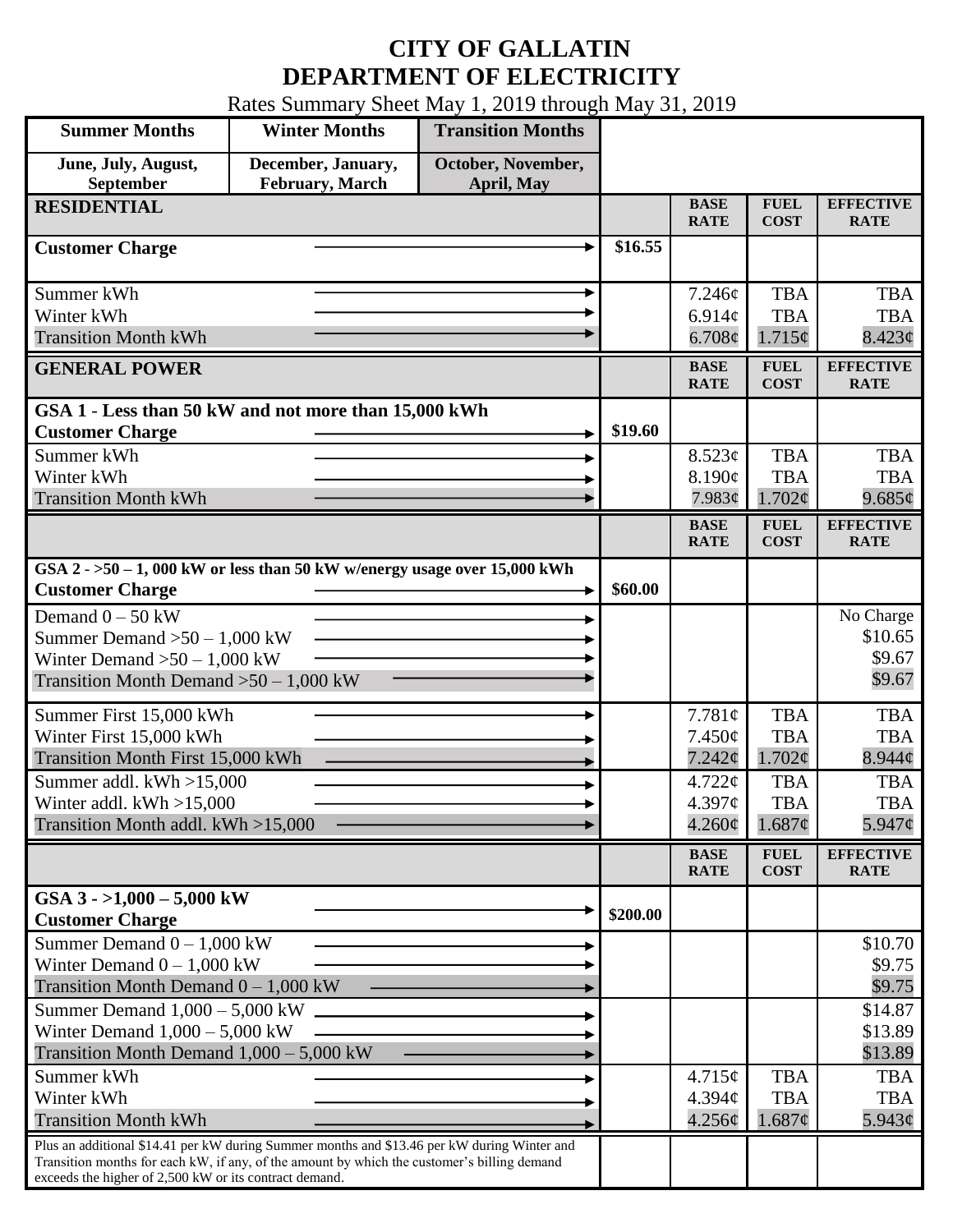## **Page 2 - Rates Summary Sheet May 1, 2019 through May 31, 2019**

| <b>Summer Months</b>                     | <b>Winter Months</b>                             | <b>Transition Months</b> |         |                            |                            |                                 |
|------------------------------------------|--------------------------------------------------|--------------------------|---------|----------------------------|----------------------------|---------------------------------|
| June, July, August,                      | December, January,                               | October, November,       |         |                            |                            |                                 |
| September                                | February, March                                  | April, May               |         |                            |                            |                                 |
| <b>GENERAL POWER CONTINUE</b>            |                                                  |                          |         | <b>BASE</b><br><b>RATE</b> | <b>FUEL</b><br><b>COST</b> | <b>EFFECTIVE</b><br><b>RATE</b> |
| GSB Demands from $5,001 - 15,000$ kW     |                                                  |                          |         |                            |                            |                                 |
| <b>Customer Charge</b>                   |                                                  |                          | \$1,500 |                            |                            |                                 |
| Onpeak Summer Demand 5,000 - 15,000 kW   |                                                  |                          |         |                            |                            | \$10.87                         |
| Onpeak Winter Demand $5,000 - 15,000$ kW |                                                  |                          |         |                            |                            | \$9.90                          |
|                                          | Onpeak Transition Month Demand 5,000 - 15,000 kW |                          |         |                            |                            | \$9.90                          |
| <b>Offpeak Excess of Contract Demand</b> |                                                  |                          |         |                            |                            |                                 |
| Summer                                   |                                                  |                          |         |                            |                            | \$10.87                         |
| Winter                                   |                                                  |                          |         |                            |                            | \$9.90                          |
| Transition                               |                                                  |                          |         |                            |                            | \$9.90                          |
| <b>Max Demand</b>                        |                                                  |                          |         |                            |                            | \$5.21                          |
| <b>Onpeak Summer kWh</b>                 |                                                  |                          |         | 6.513¢                     | <b>TBA</b>                 | <b>TBA</b>                      |
| <b>Onpeak Winter kWh</b>                 |                                                  |                          |         | 5.378¢                     | <b>TBA</b>                 | <b>TBA</b>                      |
| <b>Onpeak Transition Month kWh</b>       |                                                  |                          |         | $3.990\phi$                | 1.658¢                     | 5.648 $\phi$                    |
| Offpeak Summer kWh First 200 HUD         |                                                  |                          |         | 4.022¢                     | <b>TBA</b>                 | <b>TBA</b>                      |
| Offpeak Summer kWh Next 200 HUD          |                                                  |                          |         | $0.564\mathcal{C}$         | <b>TBA</b>                 | <b>TBA</b>                      |
| <b>Additional HUD</b>                    |                                                  |                          |         | $0.223\phi$                | <b>TBA</b>                 | <b>TBA</b>                      |
| Offpeak Winter kWh First 200 HUD         |                                                  |                          |         | 4.244c                     | <b>TBA</b>                 | <b>TBA</b>                      |
| Offpeak Winter kWh Next 200 HUD          |                                                  |                          |         | 0.564¢                     | <b>TBA</b>                 | <b>TBA</b>                      |
| <b>Additional HUD</b>                    |                                                  |                          |         | 0.223¢                     | <b>TBA</b>                 | <b>TBA</b>                      |
| Offpeak Transition kWh First 200 HUD     |                                                  |                          |         | $3.990\phi$                | 1.658¢                     | 5.648¢                          |
| Offpeak Transition kWh Next 200 HUD      |                                                  |                          |         | $0.564\phi$                | 1.658¢                     | $2.222 \mathcal{C}$             |
| <b>Additional HUD</b>                    |                                                  |                          |         | 0.223c<br><b>BASE</b>      | 1.658¢<br><b>FUEL</b>      | 1.881¢<br><b>EFFECTIVE</b>      |
|                                          |                                                  |                          |         | <b>RATE</b>                | <b>COST</b>                | <b>RATE</b>                     |
| MSB Demands greater than 5,000 kW        |                                                  |                          |         |                            |                            |                                 |
| <b>Customer Charge</b>                   |                                                  |                          | \$1,500 |                            |                            |                                 |
| Onpeak Summer Demand > 5,000             |                                                  |                          |         |                            |                            | \$10.24                         |
| Onpeak Winter Demand > 5,000             |                                                  |                          |         |                            |                            | \$9.27                          |
| Onpeak Transition Month Demand > 5,000   |                                                  |                          |         |                            |                            | \$9.27                          |
| Max Demand                               |                                                  |                          |         |                            |                            | \$2.26                          |
| <b>Offpeak Excess of Contract Demand</b> |                                                  |                          |         |                            |                            |                                 |
| Summer                                   |                                                  |                          |         |                            |                            | \$10.24                         |
| Winter                                   |                                                  |                          |         |                            |                            | \$9.27                          |
| Transition                               |                                                  |                          |         |                            |                            | \$9.27                          |
| <b>Onpeak Summer kWh</b>                 |                                                  |                          |         | 5.779¢                     | <b>TBA</b>                 | <b>TBA</b>                      |
| <b>Onpeak Winter kWh</b>                 |                                                  |                          |         | 4.639¢                     | <b>TBA</b>                 | <b>TBA</b>                      |
| <b>Onpeak Transition Month kWh</b>       |                                                  |                          |         | 3.589¢                     | 1.650¢                     | $5.239\mathcal{C}$              |
| Offpeak Summer kWh First 200 HUD         |                                                  |                          |         | 3.279¢                     | <b>TBA</b>                 | <b>TBA</b>                      |
| Offpeak Summer kWh Next 200 HUD          |                                                  |                          |         | $0.310\phi$                | <b>TBA</b>                 | <b>TBA</b>                      |
| <b>Additional HUD</b>                    |                                                  |                          |         | $0.055\phi$                | <b>TBA</b>                 | <b>TBA</b>                      |
| Offpeak Winter kWh First 200 HUD         |                                                  |                          |         | 3.502¢                     | <b>TBA</b>                 | <b>TBA</b>                      |
| Offpeak Winter kWh Next 200 HUD          |                                                  |                          |         | 0.310¢                     | <b>TBA</b>                 | <b>TBA</b>                      |
| <b>Additional HUD</b>                    |                                                  |                          |         | $0.055\phi$                | <b>TBA</b>                 | <b>TBA</b>                      |
| Offpeak Transition kWh First 200 HUD     |                                                  |                          |         | 3.589¢                     | 1.650¢                     | 5.239¢                          |
| Offpeak Transition kWh Next 200 HUD      |                                                  |                          |         | $0.310\phi$                | 1.650¢                     | 1.960¢                          |
| <b>Additional HUD</b>                    |                                                  |                          |         | $0.055\phi$                | 1.650¢                     | $1.705\phi$                     |